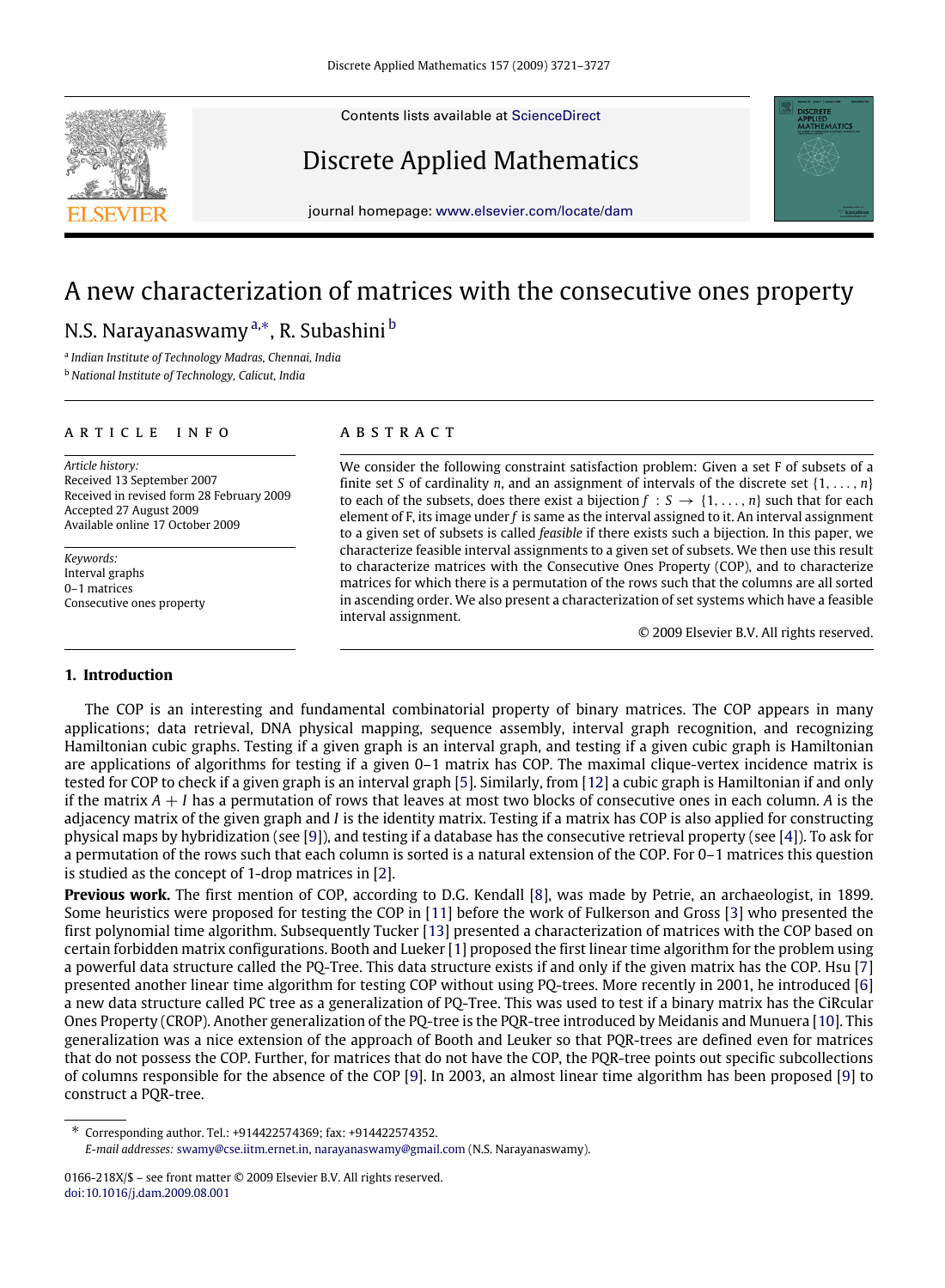**Our work.** Our motivation in this work was to understand the Consecutive Ones Testing (COT) algorithm due to [\[7\]](#page-6-10) and to extend it to finding a permutation of the rows of matrix such that the columns are all sorted. Clearly, to sort just one column, we can easily identify a family of row permutations that achieves the sorting. So for each column in a given matrix we can associate a set of *sorting permutations*. The question now is whether the intersection of these sets, one per column, is empty or not? In this paper we identify a natural succinct representation of the *sorting permutations* of a column. This leads to the question that we pose in the abstract: Given an interval assignment to a set system, is it feasible? We then present a necessary and sufficient condition for an interval assignment to be feasible. In particular, we show that an interval assignment to a set system is feasible if and only if it preserves the cardinality of the intersection of every pair of sets. While a feasible interval assignment must necessarily satisfy this property, to our surprise we do not find this characterization in the literature, definitely not explicitly to the best of our knowledge. We use this characterization to characterize matrices with the COP, and characterize matrices whose columns can be sorted by a row permutation. We also show a necessary and sufficient condition for a feasible interval assignment to exist. Our proofs are all constructive and can be easily converted into algorithms that run in polynomial time in the input size. An important consequence of this work is what we view as the modularization of COT algorithm due to Hsu [\[7\]](#page-6-10). Two essential modules in the COT algorithm are to find a feasible interval assignment for the columns of a 0-1 matrix, and then to find a permutation that is witness to the feasibility of the interval assignment. Our study in this paper can also be seen as a different angle of study, and yet along the line of work initiated by Meidanis et al. [\[10](#page-6-12)[,9\]](#page-6-2). In their work, they study the set system associated with the columns of the matrix. In particular their results find a *closure* of the set system which also has the COP if the given set system has the COP. In this paper, we take another natural approach to study the set system associated with the columns of the matrix. We consider the set of row permutations that yield consecutive ones in the columns of a matrix. We then ask how this set gets pruned when a new column is added to the matrix. In the process of answering this question, we use the decomposition of the given matrix into prime matrices as done in [\[7\]](#page-6-10). Our work also opens up natural generalizations of the COP. For example, given a matrix is there a permutation of the rows such that in each column the rows are partitioned into at most two sorted sets of consecutive rows?. This would be an interesting way to classify matrices, and the combinatorics of this seems very interesting and nontrivial. This would also be a natural combinatorial generalization of the *k*-drop property for 0-1 matrices which is studied in [\[2\]](#page-6-4) and references therein.

**Roadmap.** In Section [2.2](#page-3-0) we present a characterization of *feasible* interval assignments, and its consequence to COT. The main part of this section is the algorithm to find a permutation that realizes a given interval assignment. Following this in Section [3](#page-3-1) we state our characterization of set systems that have a feasible interval assignment.

## **2. Characterization of feasible interval assignments**

In this paper  $\{A_1,\ldots,A_m\}$  is a set of subsets of  $\{1,\ldots,n\}$ . Let  $r_i=|A_i|, 1\leq i\leq m$ . An interval assignment to  $\{A_1,\ldots,A_m\}$ is the set  $\{(A_i, B_i) | 1 \le i \le m, B_i \subseteq \{1, \ldots, n\}$ , and elements of  $B_i$  are consecutive}. In our presentation,  $B_i$  is used to denote the interval assigned to  $A_i$ ,  $1 \le i \le m$ . Further, an interval here is a set of consecutive integers from the set  $\{1, \ldots, n\}$ . An Intersection Cardinality Preserving Interval Assignment (ICPIA) to  $\{A_1, \ldots, A_m\}$  is a set of ordered pairs  $\{(A_i, B_i) | 1 \leq i \leq m\}$ such that for each i,  $1 \le i \le m$ ,  $|A_i| = |B_i|$ , and for every two sets  $A_i$  and  $A_j$ ,  $|A_i \cap A_j| = |B_i \cap B_j|$ . We also use the ordered pair  $(P, Q)$  to denote the assignment of interval Q to the set P. Since in each ordered pair  $(P, Q)$ ,  $|P| = |Q|$ , we also use (*P*, *Q*) to represent all permutations of {1, . . . , *n*} such that the set *P* is mapped to the interval *Q*. An interval assignment  $\{(A_i, B_i) | 1 \le i \le m\}$  is defined to be *feasible* if there is a permutation of  $\{1, \ldots, n\}$  such that for each  $1 \le i \le m$ , the image of  $A_i$  under the permutation is the interval  $B_i.$  Two intervals are said to be *strictly intersecting* if their intersection is non-empty and neither is contained in the other.

#### <span id="page-1-1"></span>**Theorem 1.** *If an interval assignment*  $\{(A_i, B_i) | 1 \le i \le m\}$  *is feasible, then it is an ICPIA.*

**Proof.** Since the interval assignment  $\{(A_i, B_i) | 1 \le i \le m\}$  is feasible, there is a permutation  $\sigma$  such that  $\sigma(A_i) = B_i$ ,  $1 \le i \le n\}$ m. Since  $\sigma$  is a permutation it follows that  $|A_i|=|B_i|$ . Further, for the same reason, for all  $1\leq i,j\leq m$ ,  $\sigma(A_i\cup A_j)=B_i\cup B_j$ , and therefore  $|A_i \cap A_j| = |B_i \cap B_j|$ . Consequently, the interval assignment is an ICPIA. Hence our claim. □

#### *2.1. Feasible permutations from an ICPIA*

We now show that given an ICPIA  $\{(A_i, B_i) | 1 \le i \le m\}$ , there is a permutation  $\sigma$  of  $\{1, \ldots, n\}$  such that  $\sigma(A_i) = B_i$ ,  $1 \le i \le n\}$ *i* ≤ *m*. Without loss of generality, we assume that the ordered pairs in the ICPIA are indexed according to the order obtained by sorting the left end point of the intervals  $B_i$  in the ICPIA, and ties are broken by sorting in ascending order of right end points. In other words, the interval *B*<sup>1</sup> has the smallest left end point among all intervals and the interval *B<sup>m</sup>* has the largest left end point.

Before we outline the algorithm for constructing a feasible permutation from the ICPIA, we prove the following two crucial lemmas.

<span id="page-1-0"></span>**Lemma 1.** *Let*  $(A_1, B_1)$ ,  $(A_2, B_2)$ ,  $(A_3, B_3)$  *be elements of an ICPIA. Then,*  $|A_1 \cap A_2 \cap A_3| = |B_1 \cap B_2 \cap B_3|$ *.* 

**Proof.** If for any two intervals the intersections are empty, then the corresponding sets have empty intersection, and therefore, it follows that the intersection of the 3 intervals is empty, and so is the intersection of the 3 sets. The claim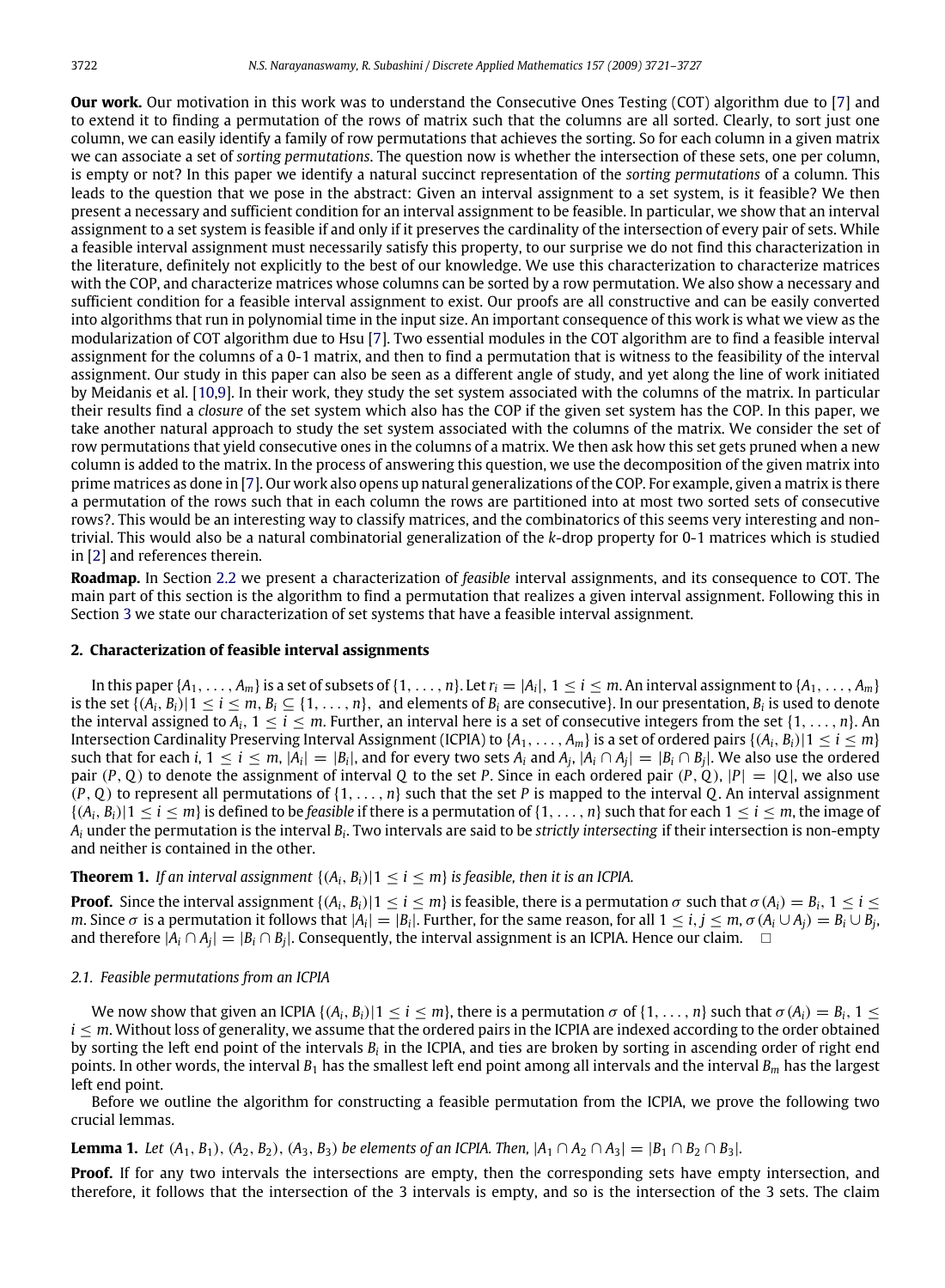is true in this case. Therefore, we consider the case when the pairwise intersection of the intervals is non-empty. By the Helly Property, if a set of intervals are such that the pairwise intersection is non-empty, then the intersection of all the intervals in the set is also non-empty. Further, it is also clear that if three intervals have a non-empty intersection, then one of the intervals is contained in the union of the other two. Without loss of generality, let  $B_3 \subseteq B_1 \cup B_2$ , therefore  $|B_1 \cup B_2 \cup B_3| = |B_1 \cup B_2| = |A_1 \cup A_2| \leq |A_1 \cup A_2 \cup A_3|.$ 

We next prove that  $|B_1 \cup B_2 \cup B_3|$  >  $|A_1 \cup A_2 \cup A_3|$ . Since  $B_1, B_2$ , and  $B_3$  are intervals, it is also clear that  $|B_1 \cap B_2 \cap B_3|$  =  $\min\{|B_1 \cap B_2|, |B_1 \cap B_3|, |B_2 \cap B_3|\}$ . Without loss of generality, let us assume that  $|B_1 \cap B_2 \cap B_3| = |B_2 \cap B_3|$ . Applying this to the Inclusion–Exclusion formula for  $|B_1 \cup B_2 \cup B_3|$ , we get  $|B_1 \cup B_2 \cup B_3| = |B_1| + |B_2| + |B_3| - |B_1 \cap B_2| - |B_1 \cap B_3|$ . The r.h.s is in turn equal to  $|A_1| + |A_2| + |A_3| - |A_1 \cap A_2| - |A_1 \cap A_3| \ge |{A_2 \cup A_3} \setminus A_1| + |A_1| = |A_1 \cup A_2 \cup A_3|$ . Therefore, it follows that  $|A_1 \cup A_2 \cup A_3| = |B_1 \cup B_2 \cup B_3|$ . From, the given hypothesis and the Inclusion–Exclusion formula it now follows that  $|A_1 \cap A_2 \cap A_3| = |B_1 \cap B_2 \cap B_3|$ . Hence the proof.  $\square$ 

<span id="page-2-0"></span>**Corollary 1.** Let  $(A_1, B_1), (A_2, B_2), (A_3, B_3)$  be elements of an ICPIA. Then,  $|(A_1 \setminus A_2) \cap A_3| = |(B_1 \setminus B_2) \cap B_3|$ .

**Proof.** Clearly,  $|(A_1 \setminus A_2) \cap A_3| = |(A_1 \setminus (A_1 \cap A_2)) \cap A_3| = |(A_1 \cap A_3| - |(A_1 \cap A_2)) \cap A_3|$ . From [Lemma 1](#page-1-0) we know that  $|(A_1 \cap A_2) \cap A_3| = |(B_1 \cap B_2) \cap B_3|$ , and that  $|A_1 \cap A_3| = |B_1 \cap B_3|$  follows from the fact that we have an ICPIA. Therefore, it  $f_{0}$  *follows that*  $|A_1 \cap A_3| - |(A_1 \cap A_2) \cap A_3| = |B_1 \cap B_3| - |(B_1 \cap B_2) \cap B_3| = |(B_1 \setminus B_2) \cap B_3|$ . Hence the corollary. □

| <b>Algorithm 1</b> Permutations from an ICPIA $\{(A_i, B_i)   1 \le i \le m\}$                                                           |
|------------------------------------------------------------------------------------------------------------------------------------------|
| Let $\Pi_0 = \{(A_i, B_i)   1 \le i \le m\}$                                                                                             |
| $i = 1$ :                                                                                                                                |
| <b>while</b> There is $(P_1, Q_1), (P_2, Q_2) \in \Pi_{i-1}$ with $Q_1$ and $Q_2$ strictly intersecting <b>do</b>                        |
| $\Pi_i = \Pi_{i-1} \setminus \{(P_1, Q_1), (P_2, Q_2)\};$                                                                                |
| $\Pi_i = \Pi_i \cup \{ (P_1 \cap P_2, Q_1 \cap Q_2), (P_1 \setminus P_2, Q_1 \setminus Q_2), (P_2 \setminus P_1, Q_2 \setminus Q_1) \};$ |
| $i = i + 1$ :                                                                                                                            |
| end while                                                                                                                                |
| $\Pi = \Pi_i$ ;                                                                                                                          |
| Return $\Pi$ :                                                                                                                           |

We now prove a set of invariants which are used to show that for each *j*, in the *j*th iteration of Algorithm 1, Π*<sup>j</sup>* represents the set  $\{\sigma : \{1, \ldots, n\} \rightarrow \{1, \ldots, n\} | \sigma \text{ is a permutation, and } \sigma(P) = Q, \text{ for each } (P,Q) \in \Pi_i\}.$ 

**Lemma 2.** At the end of the jth iteration,  $j \ge 0$ , of the while loop of Algorithm 1, the following three are invariant

- *Invariant* I: Q *is an interval for each*  $(P, Q) \in \Pi_j$ .
- *Invariant* II:  $|P| = |Q|$  *for each*  $(P, Q) \in \Pi_j$ .
- *Invariant III: For any two*  $(P', Q'), (P'', Q'') \in \Pi_j, |P' \cap P''| = |Q' \cap Q''|$ *.*

**Proof.** The proof of the lemma is by induction on *j*, which is the number of times the while loop has executed. For  $j = 0$ , by definition,  $\Pi_0 = \{(A_i, B_i) | 1 \le i \le m\}$ . All the invariants hold because we are dealing with an ICPIA. Therefore the base case is proved. Let us assume that the lemma holds for *j* − 1. We now show that the lemma holds for *j*. First, invariant I holds due to the following reason: If  $(P, Q) \in \Pi_i$  and  $\Pi_{i-1}$ , then by the induction hypothesis *Q* is an interval,  $|P| = |Q|$ , and invariant II also holds. If  $(P,Q) \in \Pi_j$ , but not in  $\Pi_{j-1}$ , then it means that  $(P,Q)$  is one of the following three pairs for some  $(P_1, Q_1), (P_2, Q_2) \in \Pi_{i-1}$  such that  $Q_1$  and  $Q_2$  are strictly intersecting:  $(P_1 \cap P_2, Q_1 \cap Q_2)$ , or  $(P_1 \setminus P_2, Q_1 \setminus Q_2)$ , or  $(P_2 \setminus P_1, Q_2 \setminus Q_1)$ . By invariant III of the induction hypothesis, it follows that  $|P| = |Q|$ . Since the  $Q_1$  and  $Q_2$  are strictly intersecting, it follows that *Q* is an interval. To prove invariant III, let us consider a pair  $(P', Q'), (P'', Q'') \in \Pi_j$ . If both are in  $\Pi_{j-1}$ , then invariant III holds. If one of them is not in  $\Pi_{i-1}$ , then it is one of the following three pairs for some  $(P_1, Q_1), (P_2, Q_2) \in \Pi_{i-1}$  where *Q*<sub>1</sub> and *Q*<sub>2</sub> are strictly intersecting: (*P*<sub>1</sub> ∩ *P*<sub>2</sub>, *Q*<sub>1</sub> ∩ *Q*<sub>2</sub>), or (*P*<sub>1</sub> ∖ *P*<sub>2</sub>, *Q*<sub>1</sub> ∖ *Q*<sub>2</sub>), or (*P*<sub>2</sub> ∖ *P*<sub>1</sub>, *Q*<sub>2</sub> ∖ *Q*<sub>1</sub>). Now applying [Lemma 1](#page-1-0) and [Corollary 1,](#page-2-0) it follows that in this case too for each pair  $(P', Q'), (P'', Q'') \in \Pi_j$ ,  $|P' \cap P''| = |Q' \cap Q''|$ . Therefore the induction hypothesis is proved. Hence the lemma.  $\square$ 

<span id="page-2-1"></span>**Theorem 2.** Let  $\{(A_i, B_i) | 1 \le i \le m\}$  be an ICPIA. Then, there is a permutation  $\sigma : \{1, \ldots, n\} \to \{1, \ldots, n\}$  such that  $\sigma(A_i) = B_i.$ 

**Proof.** To prove this theorem we use the output of Algorithm 1 and *refine* it further to a set  $\{(A'_i, B'_i) | 1 \le i \le m\}$  such that the permutations represented are consistent with the permutations represented by the output, and further all the *A*<sup>2</sup>  $(B'_i)$  are pairwise disjoint, so clearly the permutation claimed the theorem exists. Consider  $\Pi$  output by Algorithm 1 for  $\{(A_i, B_i) | 1 \le i \le m\}$ . For the sake of ease, we add  $(A_0, B_0)$  to  $\Pi$ , where  $A_0 = B_0 = \{1, \ldots, n\}$ . Clearly, from the algorithm, for any two  $(P_1, Q_1), (P_2, Q_2) \in \Pi$ , either  $Q_1$  and  $Q_2$  are disjoint, or one is contained in the other. In other words, they cannot be strictly intersecting. So to further refine  $\Pi$ , we consider the following tree, which can be called a containment tree. The nodes of this tree represent  $(P, Q) \in \Pi$ . Let  $(P_1, Q_1)$  and  $(P_2, Q_2)$  be the elements of  $\Pi$  associated with two nodes. There is an edge from the node corresponding to  $(P_1, Q_1)$  to the node corresponding to  $(P_2, Q_2)$  if and only if  $Q_1$  is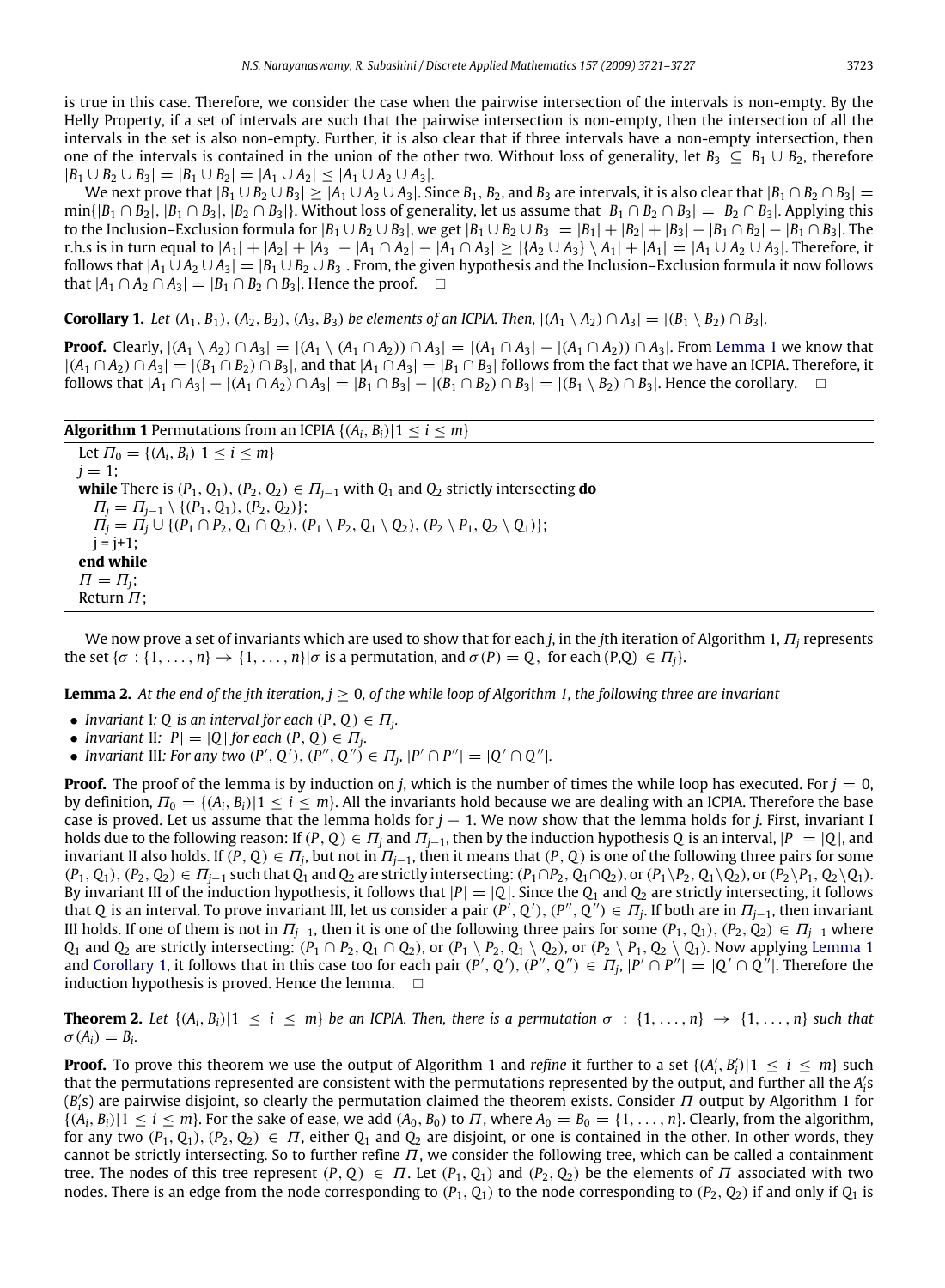the smallest interval that contains  $Q_2$ , among all the ordered pairs in  $\Pi$ . The root of the tree is the pair  $(A_0, B_0)$ . Since the *Qi*s are intervals, this data structure is a tree which we denote by *T* . We now refine Π as outlined in Algorithm 2 using the function call Post-Order-Traversal  $(T, (A_0, B_0), T)$ . Let the resulting set be  $\Pi_{end}$  which is a set of ordered pairs  $(P_i, Q_i)$ ,  $1 \le i \le m'$  where  $m' \ge m$  is a finite number. In an ordered pair  $(P_i, Q_i) \in \Pi_{end}$ ,  $Q_i$  is not necessarily an interval. However, for any two  $(P_1, Q_1), (P_2, Q_2) \in \Pi_{end}$ ,  $|P_1 \cap P_2| = |Q_1 \cap Q_2| = 0$ , and  $|P_i| = |Q_i|$ . The other property is that for j such that  $1 \leq j \leq m$  the image of  $A_j$  remains  $B_j$ . The reason is that each  $(A_j, B_j)$  is only *broken* into smaller sets in both Algorithm 1 and Algorithm 2. Therefore, any permutation that maps  $P_i$  to  $Q_i$  for each ( $P_i$ ,  $Q_i$ )  $\in$   $\Pi_{end}$  satisfies all the constraints specified by the ICPIA  $\{(A_i, B_i) | 1 \le i \le m\}$ . Hence,  $\Pi_{end}$  represents a family of permutations such that for each permutation  $\sigma$ ,  $\sigma(A_i) = B_i, 1 \leq i \leq m.$ 

**Algorithm 2** Permutations from Π obtained from Algorithm 1

function Post-Order-Traversal(T,root-node,Π) **if** (root-node is a leaf) **then** return **end if while** (root-node has unexplored children) **do** next-root-node = an-unexplored-child-of-root-node Post-Order-Traversal(T,next-root-node,Π) **end while if** (root-node has no unexplored children) **then** Let  $(P, Q)$  denote the element of  $\Pi$  associated with root-node Let  $(P_1, Q_1) \ldots (P_k, Q_k)$  be the pairs associated with the children of root-node  $\Pi \leftarrow \Pi \setminus \{(P, Q)\}\$  $\Pi \leftarrow \Pi \cup \{ (P \setminus (P_1 \cup \ldots \cup P_k), Q \setminus (Q_1 \cup \ldots \cup Q_k)) \}$ return **end if**

[Theorems 1](#page-1-1) and [2](#page-2-1) together prove that an interval assignment  $\{(A_i, B_i) | 1 \le i \le m\}$  is feasible if and only if it is an ICPIA. We now use this result to characterize matrices whose rows can be rearranged to obtain desired *interval-properties* on the columns. The basic idea is to associate a set system with each column based on the desired property, and then test if the resulting problem instance has an ICPIA.

#### <span id="page-3-0"></span>*2.2. Characterizing matrices with the COP*

**Definition and Notation:** An  $m \times n$  matrix *M* with 0–1 entries is said to have the consecutive ones property (COP) if there is a permutation of the rows such that in the resulting matrix the ones occur consecutively in each column. Such a permutation is said to leave consecutive ones in the columns. Our characterization of matrices with the COP provides a new analysis of a recent Consecutive Ones Testing algorithm [\[7\]](#page-6-10). For each  $1 \le i \le m$ , let  $A_i = \{p | M_{pi} = 1\}$  Let  $r_i = |A_i|$  denote the number of ones in the *i*th column. Let  $B_i = \{l, l+1, \ldots, l+r_i-1\}$  denote an interval assigned to the *i*th column, where  $1 \leq l \leq n$ . The following theorem holds as an application of the results obtained in the previous section in a more general setting.

## **Theorem 3.** *A* 0–1 *matrix M* has the COP if and only if there exists an ICPIA  $\{(A_i, B_i) | 1 \le i \le m\}$ .

The problem of finding a permutation of the rows of a matrix such that each column is sorted in ascending order can be solved by creating a natural interval assignment the same lines as outlined for testing the COP. For sorting the columns the interval assignment is straightforward: in each column, the index of each row containing a 0 must be mapped to a number smaller than the image of the index of any row containing a 1.

## <span id="page-3-1"></span>**3. Structural characterization of matrices with an ICPIA**

In this section we address the question of whether a given set system  $\{A_i \subseteq \{1, \ldots, n\} | 1 \le i \le m\}$  has an ICPIA. Quite naturally we view the given set system as an  $n \times m$  binary matrix M. In M, the *j*th column corresponds to the set  $A_i$  and  $M_{ij}=1$  if and only if  $i\in A_j$ , otherwise  $M_{ij}=0$ . Note that the columns of  $M$  are distinct. In the rest of this section, we say that a matrix *M* has an ICPIA if there is an ICPIA  $\{(A_i, B_i) | 1 \le i \le m\}$  where  $A_i = \{p | M_{pi} = 1\}$ . We also refer to the *j*th column of *M* as the set *A<sup>j</sup>* . The word *set* is used to refer to the set associated with a column, and any other meaning is explicitly clarified. We recall the notion of matrix decomposition introduced in [\[7\]](#page-6-10).

**An undirected graph on the columns of** *M*: With the given matrix *M*, associate an undirected graph *G*(*M*) where the vertices correspond to  $A_i$ ,  $1 \le i \le m$ . We assume that vertex  $v_i$  corresponds to set  $A_i$ .  $\{v_i, v_j\} \in E(G(M))$  if and only if the corresponding sets intersect and neither is contained in the other. A prime sub-matrix of *M* is a matrix formed by a set of columns of *M* which correspond to a connected component of the graph *G*. Let us denote the prime sub-matrices by *M*1, . . . , *Mp*. Clearly, two distinct matrices have a distinct set of columns. Let *col*(*Mi*) be the set of columns in the sub-matrix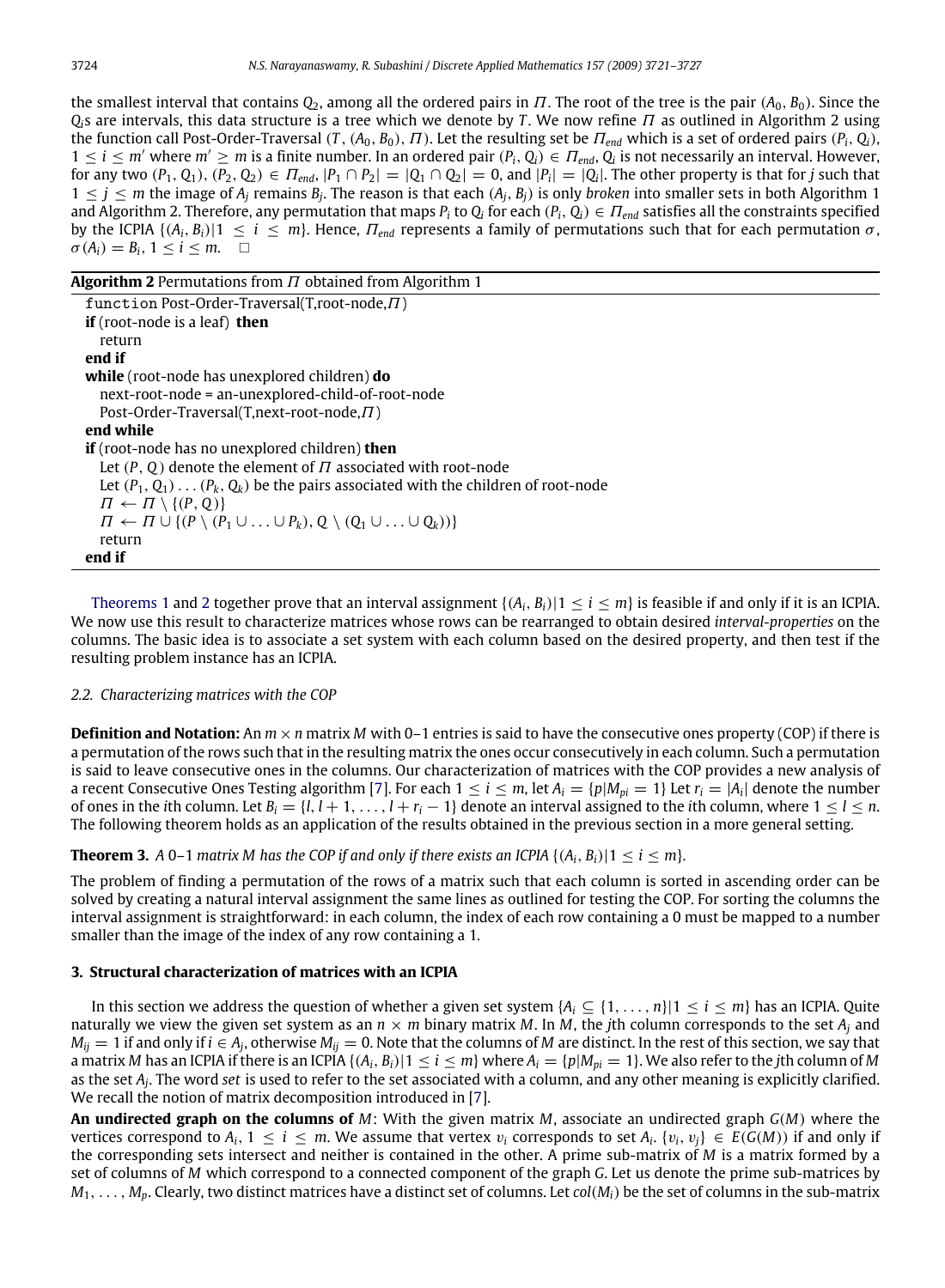$M_i$ . We also introduce the notation for the support of a prime sub-matrix  $M_i$ ; supp $(M_i) = \bigcup_{j \in col(M_i)} A_j$ . Note that for each *i*,  $\sup p(M_i) \subseteq \{1, \ldots, n\}$ . For a set of prime sub-matrices *X* we define  $\sup p(X) = \bigcup_{M \in X} \sup p(M)$ .

**A partial order on the prime sub-matrices:** Consider the relation  $\preccurlyeq$  on the prime sub-matrices  $M_1, \ldots, M_p$  defined as follows:

<span id="page-4-0"></span>
$$
\{(M_i, M_j) | A \text{ set } S \in M_i \text{ is contained in a set } S' \in M_j\} \cup \{(M_i, M_i) | 1 \le i \le p\}.
$$
 (1)

**Lemma 3.** Let  $(M_i, M_j) \in \text{R}$ . Then there is a set  $S' \in M_j$  such that for each  $S \in M_i$ ,  $S \subseteq S'$ .

**Proof.** Since  $(M_i, M_j) \in \text{S}$ , it follows, by definition of  $\text{S}$ , that there is an  $S' \in M_j$  and  $S \in M_i$  such that  $S \subseteq S'$ . We want to prove that each set of  $M_i$  is contained in *S'*. We prove this by contradiction. Let  $T \in M_i$  be the first vertex in a path in  $G(M_i)$ from  $S\in M_i$  such that  $T\not\subseteq S'$ . Let  $T'\in M_i$  be the neighbor of  $T$  on the path. Clearly,  $T'\subseteq S'$ . Further  $T\cap T'\neq\phi$ , and neither is contained in the other. Therefore,  $T\cap S'\neq\phi$ . By our assumption,  $T\not\subseteq S'$ . Therefore,  $T\in M_j$ . This is a contradiction to the fact that two distinct prime sub-matrices have distinct sets of columns. Therefore, our assumption of the existence of *T* is wrong. Hence the lemma.  $\Box$ 

**Lemma 4.** For each pair of prime sub-matrices, either  $(M_i, M_i) \notin \text{S}$  or  $(M_i, M_i) \notin \text{S}$ .

**Proof.** The proof is by contradiction. If we assume that for two distinct *i* and *j*,  $(M_i, M_i) \in \text{≤}$  and  $(M_i, M_i) \in \text{≤}$ , then from [Lemma 3](#page-4-0) that there is an  $S \in M_i$  such that each  $S' \in M_i$  is contained in S. Since the columns of M<sup>'</sup> are distinct, this is a contradiction to the definition of  $M_i$ . Therefore, our assumption is wrong. Hence the lemma is proved.  $\quad \Box$ 

**Lemma 5.** *If*  $(M_i, M_i) \in \text{S}$  *and*  $(M_i, M_k) \in \text{S}$ *, then*  $(M_i, M_k) \in \text{S}$ *.* 

**Proof.** This follows from [Lemma 3](#page-4-0) and the definition of containment.  $\Box$ 

**Lemma 6.** If  $(M_i, M_i) \in \text{ and } (M_i, M_k) \in \text{ and } M_i, M_k) \in \text{ and } M_i, M_j \in \text{ and } M_i, M_j \in \text{ and } M_i, M_j \in \text{ and } M_i, M_j \in \text{ and } M_i, M_j \in \text{ and } M_i, M_j \in \text{ and } M_i, M_j \in \text{ and } M_i, M_j \in \text{ and } M_i, M_j \in \text{ and } M_i, M_j \in \text{ and } M_i, M_j \in \text{ and } M_i, M_j \in \text{ and } M_i, M_j \in \text{ and } M_i, M_j \in \text{$ 

**Proof.** The proof is by contradiction. Let us assume that both  $(M_i, M_k)$  and  $(M_k, M_i)$  are not in  $\leq$ . Along with the fact that  $M_i$  and  $M_k$  are prime sub-matrices, this implies that supp( $M_i$ ) and supp( $M_k$ ) are disjoint. Further, from [Lemma 3](#page-4-0) we know that supp( $M_i$ ) is strictly contained in supp( $M_i$ ) and supp( $M_k$ ). This is a contradiction to the conclusion that  $\sup p(M_i) \cap \sup (M_k) = \phi$  which follows from the assumption that  $(M_i, M_k)$  and  $(M_k, M_i)$  are not in  $\leq$ . Hence the lemma.

<span id="page-4-1"></span>**Theorem 4.**  $\leq$  is a partial order on the set of prime sub-matrices of M. Further, it uniquely partitions the prime sub-matrices of *M* such that on each set in the partition  $\leq$  *induces a total order.* 

**Proof.** This follows from the previous four lemmas and the fact that  $\preccurlyeq$  is reflexive by definition.  $\Box$ 

**Lemma 7.** *A* 0–1 *matrix M has an ICPIA if and only if each prime sub-matrix has an ICPIA.*

**Proof.** If *M* has an ICPIA, then by definition each prime sub-matrix has an ICPIA. We now prove the reverse direction by construction. Let us assume that each  $M_i$ ,  $1 \le i \le p$  has an ICPIA. Let  $X_1, \ldots, X_l$  be the partition mentioned in [Theorem 4.](#page-4-1) From the definition of a prime sub-matrix and the definition of  $\preccurlyeq$  it follows that supp( $X_r$ )  $\cap$  supp( $X_s$ ) =  $\phi$  for each  $1 \leq r \neq s \leq l$ . Therefore, to complete our construction, we identify an interval  $I(X_k)$ ,  $1 \leq k \leq l$ , and then prove our claim for a generic set in the partition. The interval  $I(X_k)$  is written as  $[I(X_k), r(X_k)]$ . Here  $I(X_1) = 1, r(X_k) = I(X_k) + |\text{supp}(X_k)| - 1$ , for  $1 \leq k \leq l$ , and  $I(X_k) = r(X_{k-1}) + 1$  for  $2 \leq k \leq l$ . Clearly,  $I(X_k)$  is the interval which will contain the intervals assigned to the columns in the matrix formed by the prime sub-matrices in  $X_k$ . We next prove the claim for a generic set, say  $X_k$ , in the partition. Let  $X_k = \{M_{1k}, M_{2k}, \ldots, M_{jk}\}\$  with  $M_{jkk} \preccurlyeq \ldots \preccurlyeq M_{2k} \preccurlyeq M_{1k}$ . From the definition of  $\preccurlyeq$ , for each r, 2 ≤ *r* ≤ *j<sub>k</sub>*, supp( $M_{rk}$ ) is contained in at least one set in  $M_{(r-1)k}$ . Therefore, it follows that supp( $X_k$ ) = supp( $M_{1k}$ ). For the construction, we associate an interval with each prime sub-matrix in  $X_k$ . For  $j_k \ge r \ge 2$ , Let  $C_{rk}$  denote the set of intervals assigned to those sets of  $M_{(r-1)k}$  which contain supp( $M_{rk}$ ). We define  $I(M_{rk}) = \bigcap_{I \in C_{rk}} I$ . The interval associated with  $M_{1k}$ is  $I(M_{1k}) = [I(X_k), I(X_k) + |\text{supp}(M_{1k})| - 1]$ . For  $1 \le r \le j_k$ , let us consider the interval I' obtained by taking the union of intervals in an ICPIA associated with  $M_{rk}$ ; we have this by the hypothesis. We know that  $|I'| = |\text{supp}(M_{rk})|$  since *I'* is the set of intervals obtained from an ICPIA assigned to the sets in  $M_{rk}$ . Further, for each  $r, 1 \leq r \leq j_k$ ,  $|\text{supp}(M_{rk})| \leq |I(M_{rk})|$ . Therefore,  $|I'| \leq |I(M_{rk})|$ . To complete the construction, we order the elements of *I'* from the smallest point to the largest point, and map the *i*th rank element of *I'* to the *i*th rank element of *I*(*M<sub>rk</sub>*). Clearly, this bijection takes each interval in the ICPIA given by the hypothesis and yields an ICPIA that is completely contained in *I*(*Mrk*). This construction yields an ICPIA for the prime sub-matrices of  $X_k$  such that each interval in this assignment is contained in  $I(X_k)$ . Consequently, this yields an ICPIA for *M*. Hence the reverse direction is proved, and consequently the lemma is proved.

#### *3.1. An algorithm for finding an ICPIA*

Here we show that it is possible to find an ICPIA to the columns of a given binary matrix *M* in polynomial time, provided there is one. Algorithm 3 is based on the structural characterization described above in this section and algorithm 4. In algorithm 3 the function *ICPIA*(*M'*, *I*(*M'*)) assigns an ICPIA to a prime sub-matrix *M'* in the interval *I*(*M'*) = [*I*(*M'*), *r*(*M'*)]. Basically, the function *ICPIA*(*M'*, *I*(*M'*)) is a loop that calls Algorithm 4 for each column of *M'*.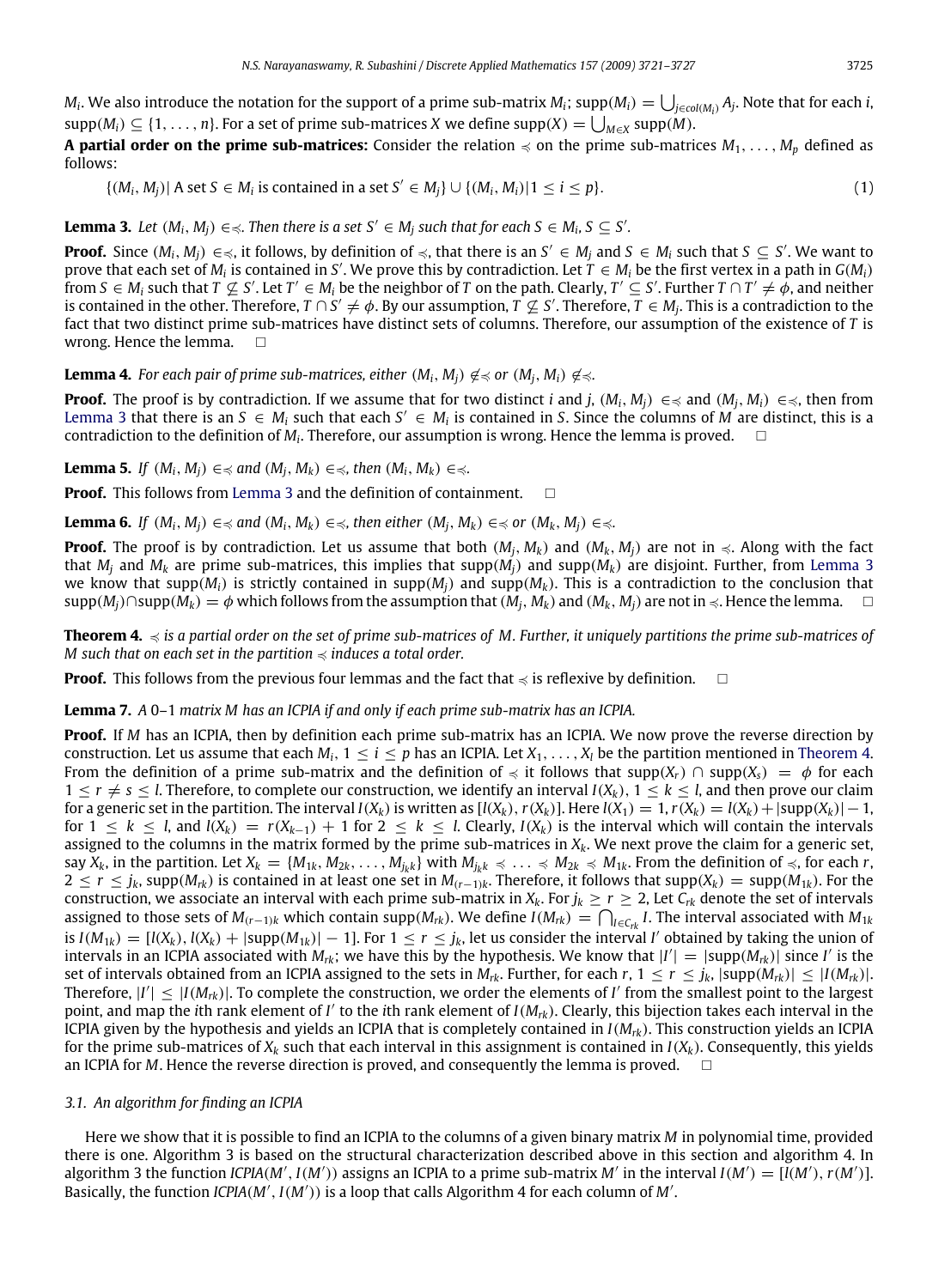#### **Algorithm 3** Algorithm to find an ICPIA for a matrix *M*

Identify the prime sub-matrices. This is done by constructing the strict overlap graph and identify connected components. Each connected component yields a prime sub-matrix. Construct the partial order  $\preccurlyeq$  on the set of prime sub-matrices. Construct the partition  $X_1, \ldots, X_l$  of the prime sub-matrices induced by  $\preccurlyeq$  and find  $I(X_k)$ . Construct the total order on each set in the partition. **for**  $(k = 1; k < l; k + 1)$  **do** Let  $I(M_{1k}) = [l(X_k), l(X_k) + \text{supp}(M_{1k}) - 1]$ *ICPIA*(*M*<sup>1</sup>*k*, *I*(*M*<sup>1</sup>*k*)) **for**  $(r = 2; r \leq j_k; r + 1)$  **do** Construct  $C_{rk}$  from the ICPIA assigned to sets of  $M_{(r-1)k}$ . Let  $I(M_{rk}) = \bigcap I$ *I*∈*Crk*  $ICPIA(M_{rk}, I(M_{rk}))$ **end for**

**end for**

In algorithm 4, the elements of the set  $\{S^1,\ldots,S^p\}$  are the sets corresponding to  $p$  columns, of  $M'$ , that have been assigned an ICPIA among them. Let this ICPIA be  $\{I^1,\ldots,I^p\}$ . Further, let  $S^1$  be the set such that the sets of M' that intersect with it have a pairwise non-empty intersection. The interval I<sup>1</sup> assigned to S<sup>1</sup> is [I(M'), I(M') +  $|S^1| - 1$ ]. Now, let S denote the set corresponding to the *j*th column such that *S* has a non-empty intersection with some  $S^i$ ,  $1 \le i \le p$ , and  $S \nsubseteq S^i$ ,  $S^i \nsubseteq S$ . Algorithm 4 describes how *S* is assigned an interval *I* such that  $\{I^1,\ldots,I^p,I\}$  is an ICPIA for  $\{S^1,\ldots,S^p,S\}$ .

**Algorithm 4** Basic step in an algorithm to find an ICPIA for a prime matrix *M*′

```
ICPIA(Set S, Integer p > 0)
j^* S \cap S^i \neq \emptyset for some i \in \{1, ..., p\}, but S \nsubseteq S^i, S^i \nsubseteq S.
Assigns to S an interval I such that \{I^1, \ldots, I^p, I\} forms an ICPIA for \{S^1, \ldots, S^p, S\}.
*/
   Let |S \cap S^i| = z.
   Let I<sub>l</sub> be the interval such that |I_l \cap I^i| = z, |I_l| = |S| and the z common elements are the smallest elements of I<sup>i</sup>.
   Let I<sub>r</sub> be the interval such that |I_r \cap I^i| = z, |I_r| = |S|, and the z common elements are the largest elements of I<sup>i</sup>.
  if p == 1 then
     Assign Il to S
     /* In this case, Ir could also be assigned to S. This will yield the other ICPIA */
  else
     if |I_l \cap I^q| = |S \cap S^q| for each q \in \{1, \ldots, p\} then
       Assign Il to S and exit.
     end if
     if |I_r \cap I^q| = |S \cap S^q| for each q \in \{1, \ldots, p\} then
       Assign Ir to S and exit.
     end if
  end if
  Report no ICPIA and exit.
```
**Theorem 5.** *Algorithm 4 outputs an ICPIA to a prime matrix M*′ *iff there is an ICPIA for M*′ *.*

**Proof.** The only-if part of the theorem is straightforward. We now show that if there is an ICPIA for *M*′ , then Algorithm 4 will indeed discover it. The key fact is that in  $M'$  for each set *S*, there is another set  $T \in M'$  such that  $S \cap T \neq \phi$ , and *S* and *T* are not contained in each other. Due to this fact, there are exactly two ICPIAs for *M*′ . The two distinct ICPIAs differ based on the interval assigned to  $S_1$ , see Algorithm 4. If  $I_l$  is assigned to  $S_1$ , then we get one, and the other ICPIA is obtained by assigning *I<sub>r</sub>* to *S*<sub>1</sub>. For each subsequent set, say *S*<sup>j</sup>, the interval to be assigned is forced. It is forced due to the fact that the interval assigned to  $S^j$  is based on the interval assigned to  $S^i$ , where  $S^i\cap S^j\neq\phi$ , and  $S^i\not\subseteq S^j$ , and  $S^j\not\subseteq S^i$ . Given the fact that the algorithm is an exact implementation of these observations, it follows that Algorithm 4 finds an ICPIA if there is one.

#### **4. Conclusion**

We have introduced the notion of an ICPIA formally and have shown that an interval assignment is feasible if and only if it is an ICPIA. We then use this observation to characterize matrices that have the consecutive ones property, thus giving a newer understanding of Hsu's algorithm [\[7\]](#page-6-10) for COT. This combinatorial understanding also leads to a characterization of